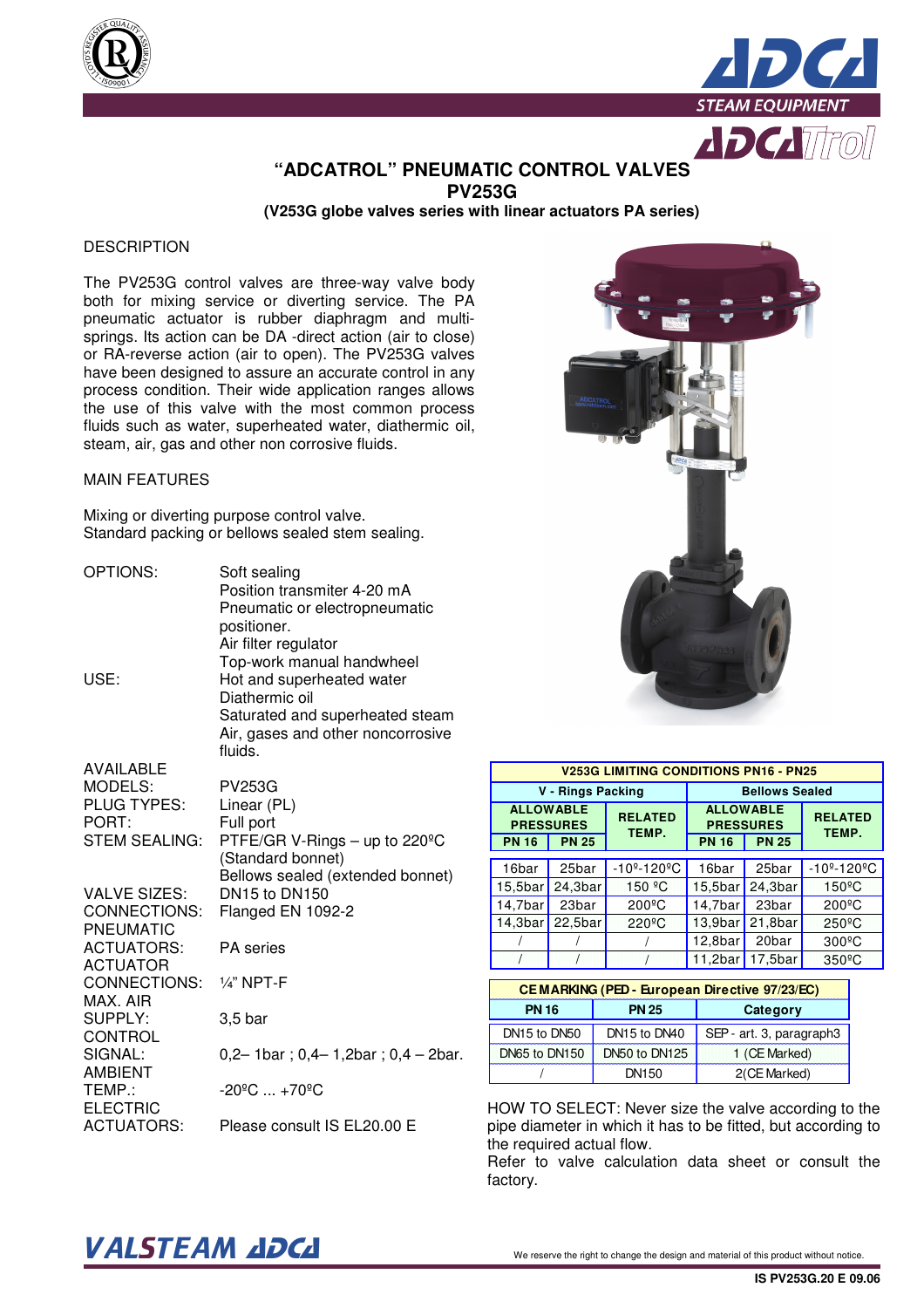







**V-Rings Packing valve** 

**B mm Std.Packing DN <sup>A</sup>**

**mm**

**C mm**

15 | 130 | 65 | 145 | 8 | 320 | 10 20 | 150 | 70 | 160 | 9 | 335 | 11 25 160 75 155 10 326 11,5 32 | 180 | 80 | 160 | 12,5 | 335 | 14,5 40 | 200 | 90 | 165 | 14 | 338 | 16 50 230 100 167 16 340 19 65 | 290 | 120 | 210 | 32 | 470 | 36 80 | 310 | 130 | 212 | 36 | 472 | 40 100 | 350 | 150 | 220 | 51 | 478 | 54 125 | 400 | 200 | 373 | 107 | 583 | 95 150 480 210 388 130 603 125

**DIMENSIONS - VALVE BODY**

**Wgt. Kgs**

**Bellow sealing valve** 

Г





| <b>BODY</b> |               |               |                                 | <b>MATERIALS</b>           |                        |
|-------------|---------------|---------------|---------------------------------|----------------------------|------------------------|
|             | <b>BONNET</b> |               | POS.                            | <b>DESIGNATION</b>         | <b>MATERIAL</b>        |
| q           | <b>Bellow</b> | <b>Bellow</b> |                                 | Valve Body                 | GJS-400-18-LT / 0.7043 |
| ıt.         | C             | Wgt.          | $\overline{2}$<br><b>Bonnet</b> |                            | GJS-400-18-LT / 0.7043 |
| 1S          | $mm$          | Kgs           | 3                               | Actuator (Steel)           | S235JRG2 / 1.0038      |
|             | 320           | 10            |                                 | Actuator (Stainless steel) | AISI304 / 1.4301       |
|             | 335           | 11            | $\overline{4}$                  | Diaphragm                  | <b>NBR 70</b>          |
| n           | 326           | 11,5          | 5                               | Yoke (Steel)               | C45E / 1.1191          |
| ,5          | 335           | 14.5          |                                 | Yoke (Stainless steel)     | AISI304 / 1.4301       |
| 4           | 338           | 16            | 6                               | <b>Valve Seal</b>          | AISI316 / 1.4401       |
| 6           | 340           | 19            | 7                               | Safety Packing             | PTFE/GR                |
| 2           | 470           | 36            | 8                               | <b>Bellows</b>             | St. Steel              |

### **DIMENSIONS - PNEUMATIC ACTUATOR**

| Type   | $\rho$ E (mm) | $D$ (mm)<br>DN15-100<br><b>DA/RA</b> | <b>WEIGHT</b><br>Kgs |
|--------|---------------|--------------------------------------|----------------------|
| PA-205 | 210           | 235                                  | 6                    |
| PA-280 | 275           | 240                                  | 8.5                  |
| PA-340 | 335           | 265                                  | 14.5                 |
| PA-435 | 430           | 295                                  | 23                   |

| <b>FAILURE POSITION DEPENDING ON VALVE DUTY</b> |                    |                    |                    |  |  |  |  |  |  |  |
|-------------------------------------------------|--------------------|--------------------|--------------------|--|--|--|--|--|--|--|
| <b>Diverting valve</b><br><b>Mixing valve</b>   |                    |                    |                    |  |  |  |  |  |  |  |
| <b>Dir. Action</b>                              | <b>Rev.Action</b>  | <b>Dir. Action</b> | <b>Rev.Action</b>  |  |  |  |  |  |  |  |
| Actuator a)                                     | <b>Actuator b)</b> | Actuator a)        | <b>Actuator b)</b> |  |  |  |  |  |  |  |
| Port A to AB                                    | Port B to AB       | Port AB to B       | Port AB to A       |  |  |  |  |  |  |  |
| <b>Closes</b>                                   | <b>Closes</b>      | <b>Closes</b>      | <b>Closes</b>      |  |  |  |  |  |  |  |

**a) Retracted stem on air failure**

**b) Extended stem on air failure**

## VALSTEAM ADCA We reserve the right to change the design and material of this product without notice.





**Mixing valve Diverting valve**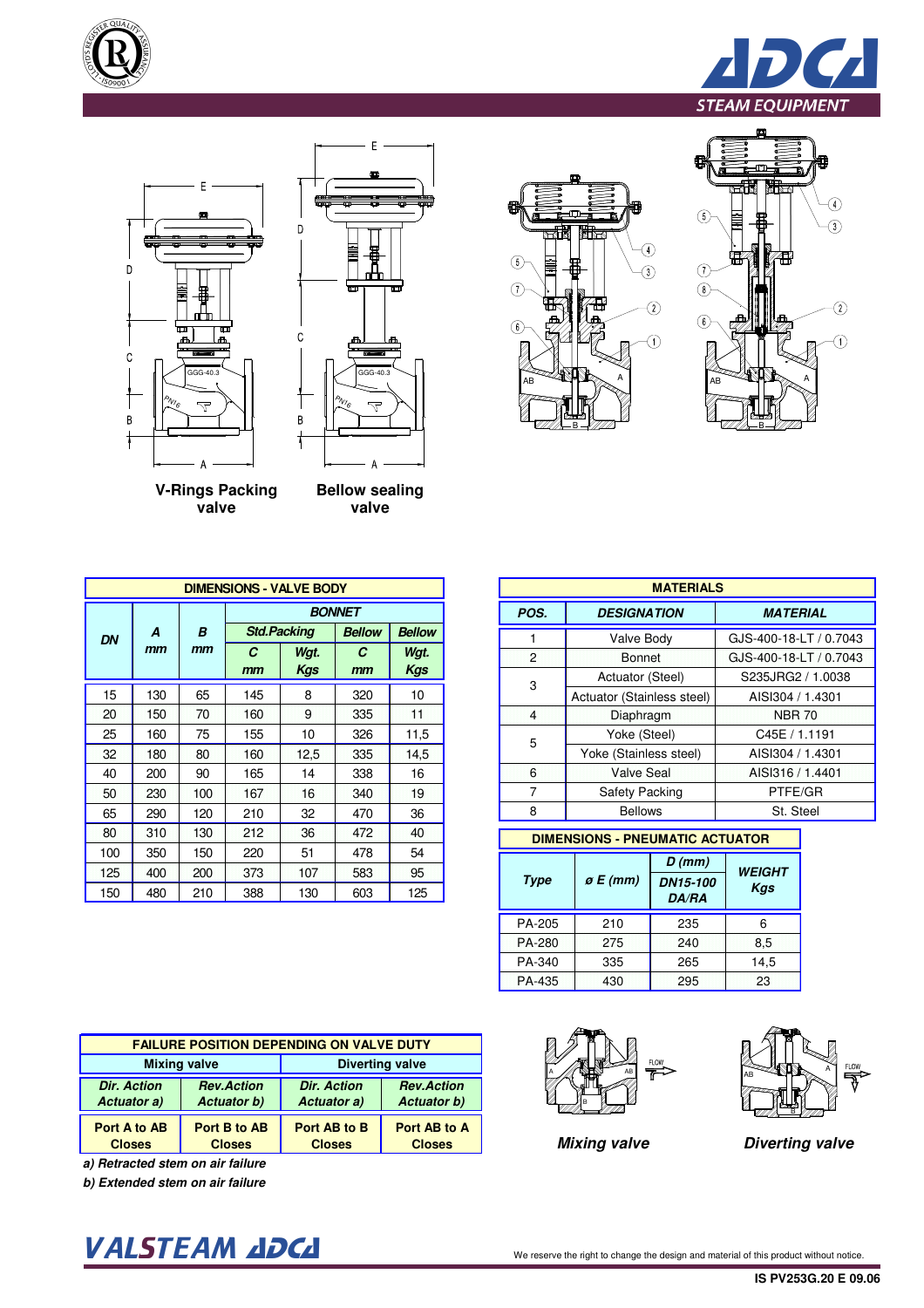





|                | <b>MATERIALS</b>           |                        |  |  |  |  |  |  |  |  |  |  |
|----------------|----------------------------|------------------------|--|--|--|--|--|--|--|--|--|--|
| POS.           | <b>DESIGNATION</b>         | <b>MATERIAL</b>        |  |  |  |  |  |  |  |  |  |  |
|                | Valve Body                 | GJS-400-18-LT / 0.7043 |  |  |  |  |  |  |  |  |  |  |
| $\overline{P}$ | <b>Bonnet</b>              | GJS-400-18-LT / 0.7043 |  |  |  |  |  |  |  |  |  |  |
| 3              | Actuator (Steel)           | S235JRG2 / 1.0038      |  |  |  |  |  |  |  |  |  |  |
|                | Actuator (Stainless steel) | AISI304 / 1.4301       |  |  |  |  |  |  |  |  |  |  |
| $\overline{4}$ | Diaphragm                  | <b>NBR 70</b>          |  |  |  |  |  |  |  |  |  |  |
| 5              | Yoke (Seel)                | C45E / 1.1191          |  |  |  |  |  |  |  |  |  |  |
|                | Yoke (Stainless steel)     | AISI304 / 1.4301       |  |  |  |  |  |  |  |  |  |  |
| 6              | <b>Valve Seal</b>          | AISI316 / 1.4401       |  |  |  |  |  |  |  |  |  |  |
| 7              | Safety Packing             | PTFE/GR                |  |  |  |  |  |  |  |  |  |  |
| 8              | <b>Bellows</b>             | St. Steel              |  |  |  |  |  |  |  |  |  |  |





E

**V-Rings Packing valve** 

**Bellow sealing valve** 

|           |     |     | <b>DIMENSIONS - VALVE BODY</b> |                    |               |                    |  |  |  |  |  |
|-----------|-----|-----|--------------------------------|--------------------|---------------|--------------------|--|--|--|--|--|
|           |     |     | <b>BONNET</b>                  |                    |               |                    |  |  |  |  |  |
| <b>DN</b> | A   | B   |                                | <b>Std.Packing</b> | <b>Bellow</b> | <b>Bellow</b>      |  |  |  |  |  |
|           | mm  | mm  | C<br>mm                        | Wgt.<br><b>Kgs</b> | C<br>mm       | Wgt.<br><b>Kgs</b> |  |  |  |  |  |
| 15        | 130 | 65  | 145                            | 8                  | 320           | 10                 |  |  |  |  |  |
| 20        | 150 | 70  | 160                            | 9                  | 335           | 11                 |  |  |  |  |  |
| 25        | 160 | 75  | 155                            | 10                 | 326           | 11,5               |  |  |  |  |  |
| 32        | 180 | 80  | 160                            | 12,5               | 335           | 14,5               |  |  |  |  |  |
| 40        | 200 | 90  | 165                            | 14                 | 338           | 16                 |  |  |  |  |  |
| 50        | 230 | 100 | 167                            | 16                 | 340           | 19                 |  |  |  |  |  |
| 65        | 290 | 120 | 210                            | 32                 | 470           | 36                 |  |  |  |  |  |
| 80        | 310 | 130 | 212                            | 36                 | 472           | 40                 |  |  |  |  |  |
| 100       | 350 | 150 | 220                            | 51                 | 478           | 54                 |  |  |  |  |  |
| 125       | 400 | 200 | 373                            | 107                | 583           | 95                 |  |  |  |  |  |
| 150       | 480 | 210 | 388                            | 130                | 603           | 125                |  |  |  |  |  |

| <b>DIMENSIONS - ELECTRIC ACTUATOR</b> |          |         |                      |  |  |  |  |  |  |  |
|---------------------------------------|----------|---------|----------------------|--|--|--|--|--|--|--|
| Type                                  | øE<br>mm | D<br>mm | <b>WEIGHT</b><br>Kgs |  |  |  |  |  |  |  |
| $EL-12$                               | 130      | 340     | 2,1                  |  |  |  |  |  |  |  |
| $EL-20$                               | 145      | 458     | 8                    |  |  |  |  |  |  |  |
| $EL-45$                               | 145      | 458     | 8                    |  |  |  |  |  |  |  |
| EL-80                                 | 188      | 517     | 13                   |  |  |  |  |  |  |  |
| $EL-120$                              | 188      | 517     | 13                   |  |  |  |  |  |  |  |

# VALSTEAM ADCA We reserve the right to change the design and material of this product without notice.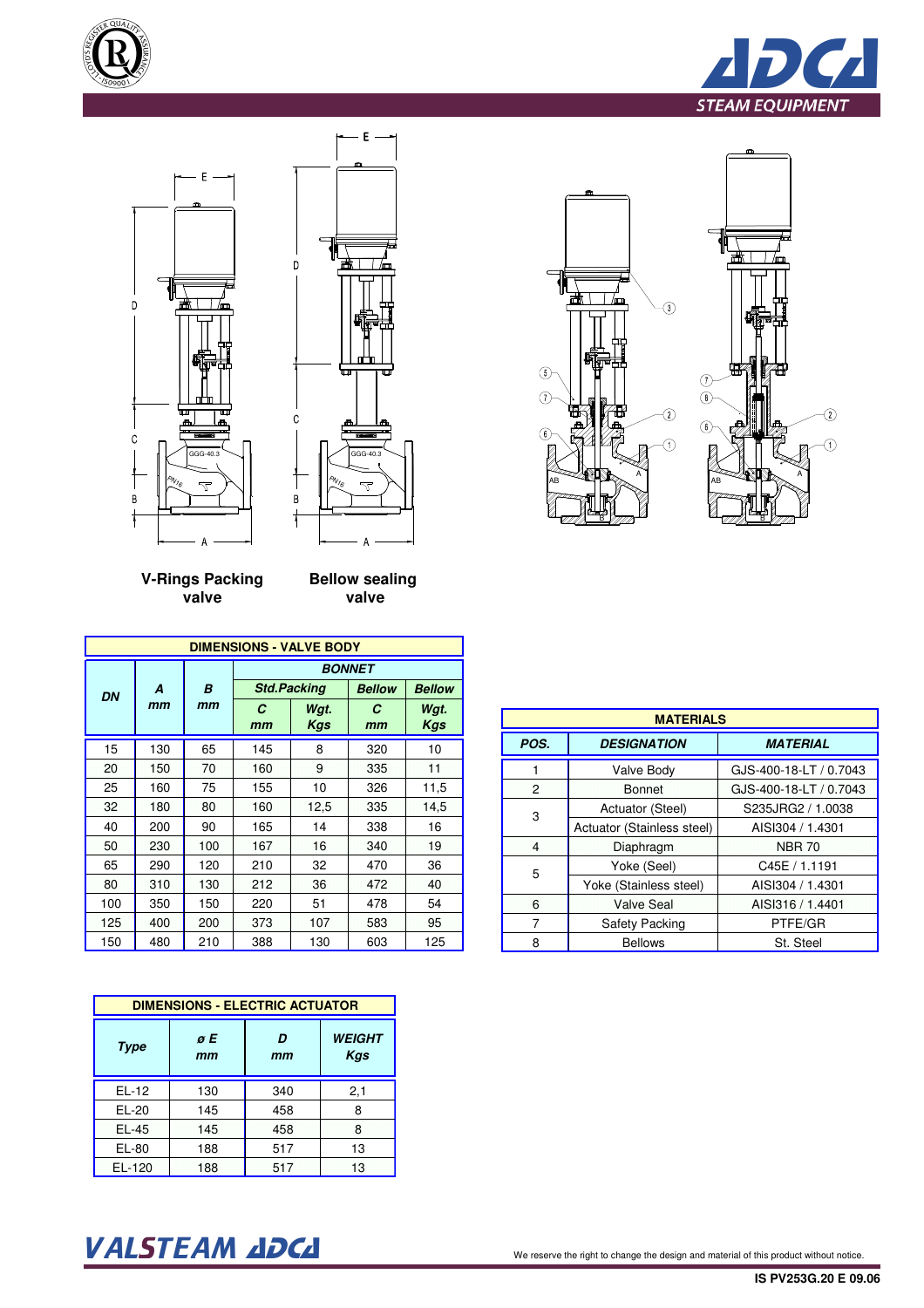



|                 | MAX. PERM.PRESS.DROP IN bar - Fluid to open -Reverse or direct action actuator |             |             |                |             |              |             |             |                |                |
|-----------------|--------------------------------------------------------------------------------|-------------|-------------|----------------|-------------|--------------|-------------|-------------|----------------|----------------|
|                 | <b>CONTROL</b>                                                                 |             |             |                |             | <b>SIZES</b> |             |             |                |                |
| <b>ACTUATOR</b> | <b>SIGNAL</b>                                                                  | <b>DN15</b> | <b>DN20</b> | <b>DN25</b>    | <b>DN32</b> | <b>DN40</b>  | <b>DN50</b> | <b>DN65</b> | <b>DN80</b>    | <b>DN100</b>   |
|                 | $0,2 \div 1$ bar                                                               | 6           | 6           | 5              |             |              |             |             |                |                |
| <b>PA-205</b>   | $0,4 \div 1,2$ bar                                                             | 10          | 10          | $\overline{7}$ |             |              |             |             |                |                |
|                 | $0.4 \div 2$ bar                                                               | 12          | 12          | 9              |             |              |             |             |                |                |
|                 | $0,2 \div 1$ bar                                                               | 28          | 26          | 16             | 8           | 6            | 3,5         |             |                |                |
| <b>PA-280</b>   | $0,4 \div 1,2$ bar                                                             | 40          | 38          | 20             | 12          | 10           | 5           |             |                |                |
|                 | $0,4 \div 2$ bar                                                               | 50          | 45          | 25             | 16          | 12           | 6,5         |             |                |                |
|                 | $0,2 \div 1$ bar                                                               | 60          | 60          | 50             | 20          | 12           | 10          |             |                |                |
| <b>PA-340A</b>  | $0,4 \div 1,2$ bar                                                             | 80          | 80          | 60             | 30          | 16           | 13          |             |                |                |
|                 | $0,4 \div 2$ bar                                                               | 100         | 100         | 80             | 40          | 20           | 18          |             |                |                |
|                 | $0,2 \div 1$ bar                                                               |             |             |                |             |              |             | 4           | 2,5            | $\mathbf{1}$   |
| <b>PA-340B</b>  | $0,4 \div 1,2$ bar                                                             |             |             |                |             |              |             | 5           | 3,5            | 1,5            |
|                 | $0.4 \div 2$ bar                                                               |             |             |                |             |              |             | 6           | $\overline{4}$ | $\overline{2}$ |
|                 | $0,2 \div 1$ bar                                                               |             |             |                |             | 40           | 25          |             |                |                |
| <b>PA435A</b>   | $0,4 \div 1,2$ bar                                                             |             |             |                |             | 48           | 30          |             |                |                |
|                 | $0.4 \div 2$ bar                                                               |             |             |                |             | 55           | 45          |             |                |                |
|                 | $0.2 \div 1$ bar                                                               |             |             |                |             |              |             | 6           | 5              | 3              |
| <b>PA435B</b>   | $0.4 \div 1.2$ bar                                                             |             |             |                |             |              |             | 8           | $\overline{7}$ | 5              |
|                 | $0.4 \div 2$ bar                                                               |             |             |                |             |              |             | 10          | 8              | 6              |

#### **\* For valve size DN125 and above please consult.**

The pressure drop values are referred to closed valves. They have been verified by a control signal coming from an electro-pneumatic converter with an enduring minimum signal of 0,2 bar.

The actuator press. drops given with closed valve for the actuator signal 0,4 - 2 bar are also valid for ON-OFF service with air supply at 2,5 bar. Special spring drops available on request.

The pressure drop values must be used within the body rating limits.

For electric actuator selection please consult catalogue IS EL.20.00 E or our technical department.

|                                                                                      | <b>FLOW RATE COEFFICIENTS</b> |             |             |             |             |             |             |             |              |              |              |              |  |
|--------------------------------------------------------------------------------------|-------------------------------|-------------|-------------|-------------|-------------|-------------|-------------|-------------|--------------|--------------|--------------|--------------|--|
| <b>SIZES</b>                                                                         |                               |             |             |             |             |             |             |             |              |              |              |              |  |
|                                                                                      | <b>DN15</b>                   | <b>DN20</b> | <b>DN25</b> | <b>DN32</b> | <b>DN40</b> | <b>DN50</b> | <b>DN65</b> | <b>DN80</b> | <b>DN100</b> | <b>DN125</b> | <b>DN150</b> | <b>DN200</b> |  |
| <b>Kvs</b>                                                                           |                               | 6.3         | 10          | 16          | 25          | 40          | 63          | 100         | 160          | 230          | 330          | -            |  |
| Kys in m3/h, see data sheet IS PV10.00 E; For conversion Kys = $Cv(US) \times 0.855$ |                               |             |             |             |             |             |             |             |              |              |              |              |  |

|               | <b>ACTUATOR STROKE IN mm</b> |             |             |             |             |             |             |             |              |              |              |              |
|---------------|------------------------------|-------------|-------------|-------------|-------------|-------------|-------------|-------------|--------------|--------------|--------------|--------------|
| <b>SIZES</b>  |                              |             |             |             |             |             |             |             |              |              |              |              |
|               | <b>DN15</b>                  | <b>DN20</b> | <b>DN25</b> | <b>DN32</b> | <b>DN40</b> | <b>DN50</b> | <b>DN65</b> | <b>DN80</b> | <b>DN100</b> | <b>DN125</b> | <b>DN150</b> | <b>DN200</b> |
| <b>Stroke</b> | 20                           | 20          | 20          | 20          | 20          | 20          | 30          | 30          | 30           | 35           | 40           |              |

### VALSTEAM ADCA We reserve the right to change the design and material of this product without notice.